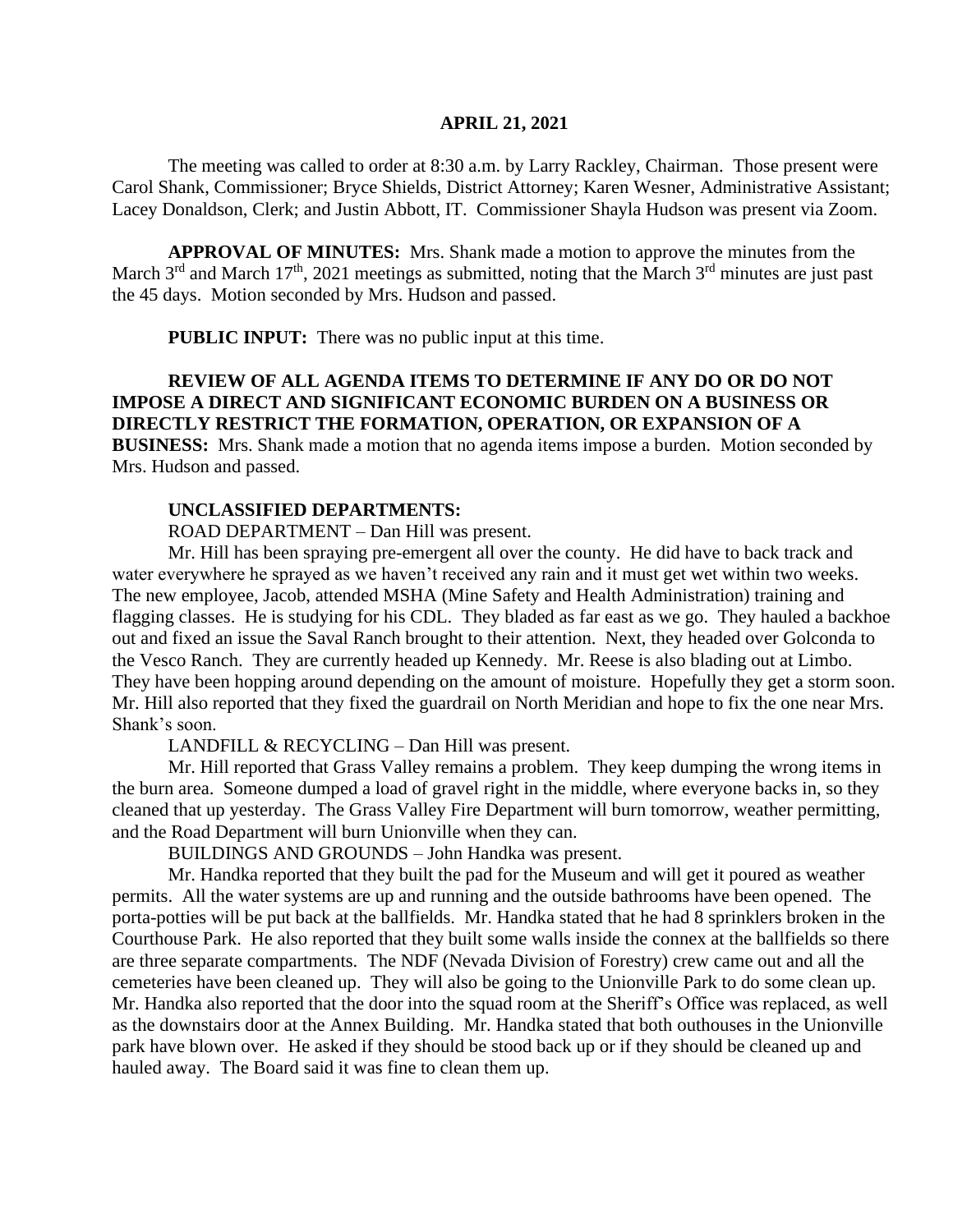Mr. Handka needs to replace his computer and has the funding available in his budget. Mr. Abbott stated a new one would cost approximately \$1,500 in order to support better visual for the security system. Also, safety glass is needed at the Sheriff's Office where the deputies meet with the public. He has a quote in the amount of \$7,000 and it will take 3 weeks for delivery. Mrs. Shank asked where the funding would come from. Mr. Handka thought this would qualify as a CARES expense. Mrs. Shank stated that there is no CARES money left. It may qualify under the next round of funding, but that would be after July 1. Mr. Handka also reported that until further notice, the bathrooms in the Park will be open on the weekends. Mr. Rackley asked if Mr. Handka had received any employment applications. Mr. Handka stated that he has not. Mr. Handka has been communicating with the pool repair people and is waiting on them to schedule the repairs.

SENIOR CENTER – Crystal Dahilig was present.

Ms. Dahilig reported that Christy Boyd is leaving in August and Jackie Chandler has applied at the Prison. Mr. Rackley was hoping that Mrs. Chandler would take Christy's position. Ms. Dahilig stated that she isn't interested. She would like the new hire to train with Christy for a month. Ms. Dahilig would like to hire another bus driver as well. She also reported that the current driver was in a vehicle accident.

*Salary Resolution, A. Pimental:* The Salary Resolution would change Ms. Pimental's classification from unclassified to classified as an Administrative Clerk I, Range 23, Step 1.

Mrs. Shank made a motion to approve the Salary Resolution for Alejandra Pimental, changing her classification to classified. Motion seconded by Mrs. Hudson and passed.

PERSHING COUNTY FIRE/AMBULANCE DEPARTMENTS –

*LOVELOCK FIRE/AMBULANCE:* Chief Rodney Wilcox was present.

Chief Wilcox reported that they've had 21 ambulance calls and 2 fire calls since the last meeting. They are still at 21 firemen and have 4 Advanced EMTs and 15 EMTs. Mrs. Nolan has been working diligently with the State to get everyone licensed. The additional two members are currently working towards becoming EMTs, so are just ambulance drivers. The members continue working on their CEUs (Continuing Education Units). Chief Wilcox asked the Board to seriously consider purchasing a new ambulance next Fiscal Year. Chief Wilcox also reported that they had a wildfire refresher course last night with the BLM (Bureau of Land Management). All Physicals are up to date. They will be testing for Firefighter I at the end of June. The washer and dryer that was purchased with CARES funding is installed and being used. Chief Wilcox has been working with Mike Heidemann on Fire Inspections.

Chief Wilcox also attended the Fire and Emergency Services Sub-Committee meeting. Chief Wilcox is obtaining some information for the next meeting. Mr. Shields stated that it was more of an introductory meeting. A chair was selected, and future meetings were scheduled. Several people were given homework to obtain additional information. Mr. Shields will be giving a presentation on 318 Districts and Kent Maher, the City's attorney, will give a presentation on Fire Districts. The next meeting will be next Thursday. Mr. Shields wanted to emphasize that this committee isn't making a recommendation on whether this should occur, that has already been determined. They will give a recommendation on the best way to move forward in providing emergency services.

It was also noted that there will be a Chiefs' meeting next Friday in Winnemucca.

Mrs. Childs stated that before a new Ambulance is ordered, it must come back before the Commission for approval. Revenue has not been what was expected.

*MIKE HEIDEMANN, UPDATE ON GRANT WRITING:* Mr. Heidemann stated that he and Chief Wilcox have been doing Fire Inspections. They still need to go to North County – Imlay, Unionville, etc, but he is very happy with the reception they have been getting. Mr. Heidemann also attended the Sub-Committee meeting. He is putting together information on types and numbers of calls.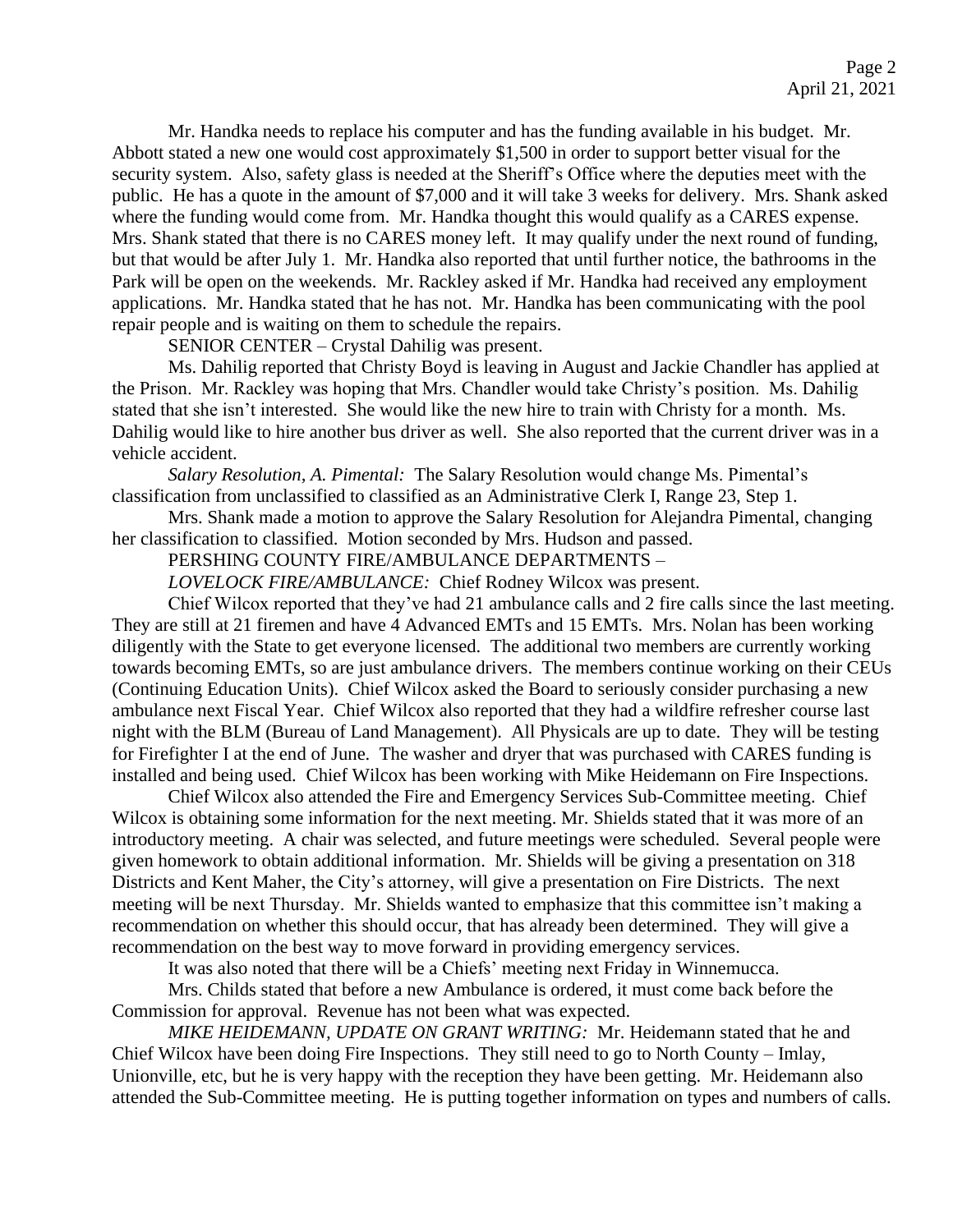Mr. Heidemann filled out a grant application for POOL/PACT to obtain the remote device for the Imlay Fire Department; he just needs the Chair's signature to submit. He also will be submitting the grant reimbursement request on the Firefighter I training books.

*GRASS VALLEY FIRE:* Sean Burke spoke via Zoom.

Mr. Burke stated that call volume has been relatively light, and they have had no fire calls. Mr. Burke is working on collecting the call volume information for Mr. Heidemann. The Grass Valley Department will be attending BLM refresher training tonight in Winnemucca. Tomorrow evening they hope to burn the burn pit at the transfer site. There is a Chiefs' meeting next Friday in Winnemucca and a meeting with the BLM the following Saturday.

LEPC – Mr. Burke stated that the next COVID vaccination pod is this Saturday for  $2<sup>nd</sup>$  doses and will be from 10:00 a.m. through 1:00 p.m. The mobile vaccine unit came and administered 115 doses of the Pfizer vaccine at the Senior Center parking lot. They will be back to administer second doses on May 7th. Mr. Burke also reported that both the SERC (State Emergency Response Commission) Opti grant and EMPG (Emergency Management Planning Grant) grant have been submitted for next fiscal year. The United We Stand grant is due the  $26<sup>th</sup>$ . Mr. Burke continues to do ongoing grant maintenance. There was a LEPC meeting last week and they did a tabletop for an active shooter exercise. Mr. Burke stated that State reps sat in and were very impressed.

SAFETY/ CHN/ CEMETERY – Cheryl Haas was present.

Ms. Haas is working on replacing half of the County's AEDs (Automated External Defibrillators). She is working with the company to see if she can get a refund for returning the old ones. Ms. Haas has also been doing new hire safety training. In July she will start the yearly training classes for all employees.

Ms. Haas reported that Mr. Handka has done a good job on both cemeteries. Dan Hill cleared both the north and east fence at one of the cemeteries. Plots continue to be purchased. The Cemetery Board has been refurbishing and replacing crosses as needed. They have had some vandalism to some of the plots at Lone Mountain. Ms. Haas has reported it to the Sheriff. The Cemetery Board will be meeting tonight to further discuss the damage.

Regarding the Health Nurse's office, after this Saturday's event, the next pod will be a flu pod in September. They have given approximately 700 doses in the clinic, but calls are starting to decline. She also stated that there is going to come a time when doses have to be wasted. A vial holds 10 doses, so they have been scheduling in groups of 10. Mr. Rackley asked if she was seeing much of the 16-18 age group. Ms. Haas stated that she is not.

**HOLLY GATZKE, NORTHERN DIRECTOR, UNR COOPERATIVE EXTENSION:**  OPTION REGARDING COOPERATIVE EXTENSION VEHICLE ORDERED IN 2020-21; DISCUSSION WHETHER TO REQUEST APPROVAL FROM UNR EXTENSION FOR PURCHASE FROM UNR COOPERATIVE EXTENSION SET ASIDE TAX FUNDS OR PURCHASE FROM PERSHING COUNTY'S BUILDING FUND AND ASSIGN VEHICLE TO A COUNTY DEPARTMENT, VEHICLE COST OF \$28,970.00 – Ms. Gatzke spoke about the statute that applies to Cooperative Extension and how these type of expenditures are approved and purchased. A revenue account set up to save money to purchase new vehicles. The county is billed \$0.14 per mile on the current vehicle. That money is then used to off-set the cost when the vehicle is traded in for a new one. Pershing County currently has approximately \$14,000 in their vehicle account. Ms. Gatske stated that she has spoken with Dr. Lyles and he has approved purchasing a vehicle. She also stated that Cooperative Extension and Pershing County should operate as a partnership. This expenditure should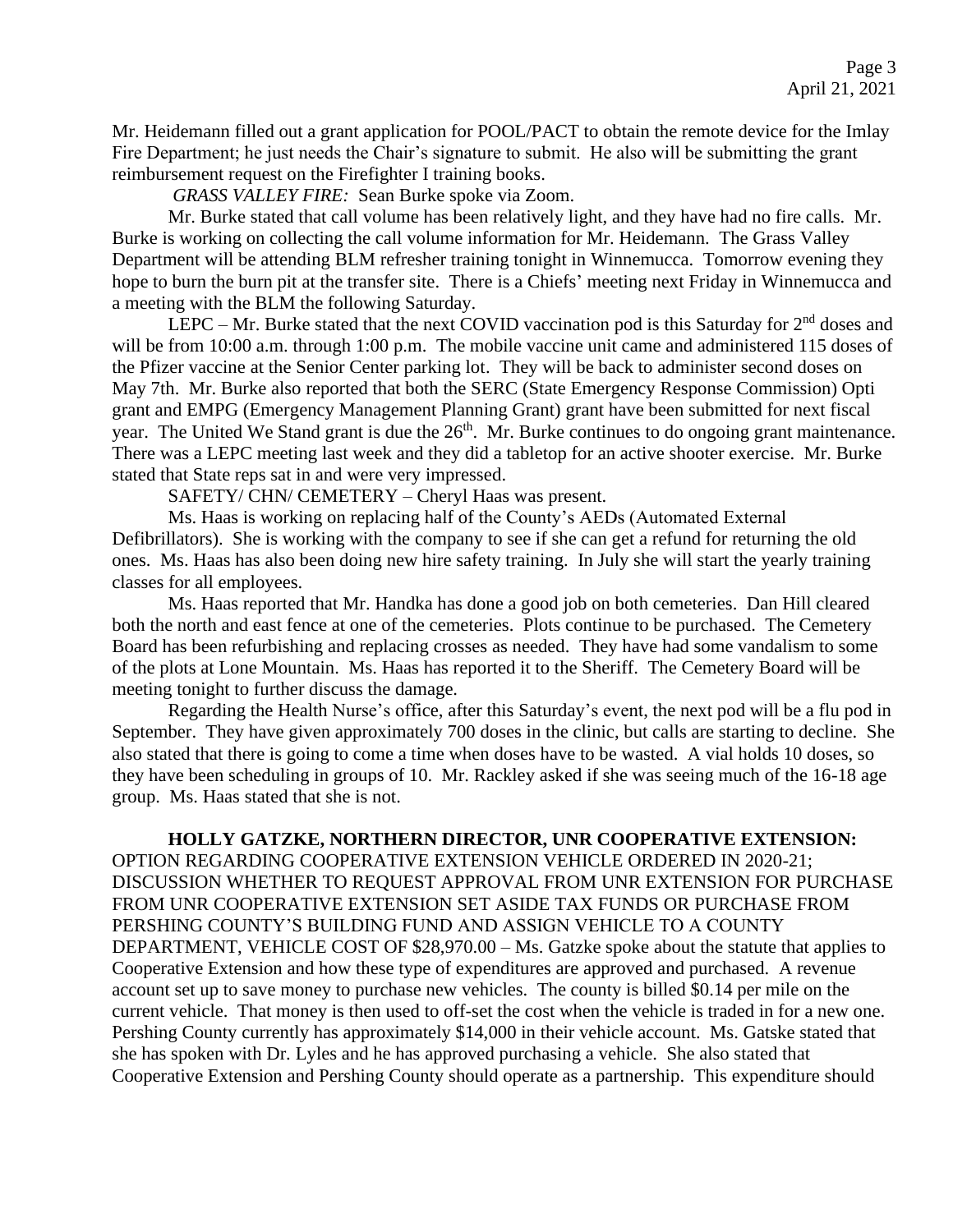have been discussed before the truck was ordered. It was noted that Mr. Foster has already cancelled the order.

Mr. Shields took a minute and reviewed the statute. He stated that the money isn't "county" money. The County collects the money, through property taxes, for Ag Extension.

Ms. Gatzke stated that the fund can be used, along-side trading in the current vehicle and then the County can be invoiced for the remainder owed if that is what is decided; however, the vehicle needs to be registered, titled, and insured by the State.

Mr. Foster asked if these funds could be used to increase the Admin Staff to full-time. Ms. Gatzke stated that she was caught off guard with that question and didn't have enough information to answer. It is also not on the agenda to be discussed.

### **UNCLASSIFIED DEPARTMENTS, CONT.D:**

LIBRARY – Kathie Brinkerhoff was present.

Ms. Brinkerhoff reported that after speaking with Dr. VanGuilder, they have unlocked the doors to the Library. They have had about 7-10 people per day. Ms. Brinkerhoff is working on 3 grants, the LSTA grant for the Summer Reading Program; a Collection Development Grant for audio books; and the CARES grant, which she is working on with Mr. Abbott to upgrade the Wi-Fi and to purchase Chrome books.

*Approval to change County Commissioner supervision assignment over the Library:* Ms. Brinkerhoff isn't sure why the word "supervision" is on the agenda, but she does want the Liaison to be changed. Mrs. Shank, the Library's current Commission Liaison, thought that was a good idea. She feels she has lost her effectiveness in communicating with Ms. Brinkerhoff and knows that Ms. Brinkerhoff no longer trusts her judgment. Mrs. Shank stated that she pushed rather hard regarding the re-opening of the Library. She also recognizes that the Library Board has supervision over the Librarian, and she has apologized to the Board and Ms. Brinkerhoff for over-stepping. Ms. Brinkerhoff stated that she spoke with both Mr. Shields and Mr. Rackley and Mr. Rackley has agreed to take-over as the Liaison.

Mrs. Shank made a motion to change the Commission Liaison for the Library from herself to Larry Rackley. Motion seconded by Mrs. Hudson and passed.

IT DEPARTMENT – Justin Abbott was present.

Mr. Abbott reported that he is continuing with the projects from the last meeting. The County's software vendors have been doing upgrades to their systems, mostly at the Sheriff's Office. Mr. Abbott has been doing some pre-planning work on the purchase of a new phone system. We will need to make upgrades to our internet as most phone systems are VOIP (Voice-Over IP). He would like to meet with the Department Heads to determine their needs.

*Discussion regarding e-mail accounts/access for non-county employees/county board members and agreement regarding rules and guidelines for use of e-mail accounts:* This was discussed last meeting. Mr. Shields stated that we have no recourse if a non-employee doesn't follow our policies. Mr. Rackley stated that the Museum Board doesn't currently have an employee, so no one has access to those emails. Mr. Abbott is keeping an eye on those emails and forwarding to Barb Rackley as necessary. Mr. Shields stated that this isn't a legal matter. The Board needs to make a policy decision.

Mrs. Shank stated that we are getting to broad. This should be looked at on a case by case bases and come to the Commission for approval. The person designated to maintain the email for that entity can sign an agreement to follow our policies. Mr. Abbott will come up with a policy agreement for the next agenda.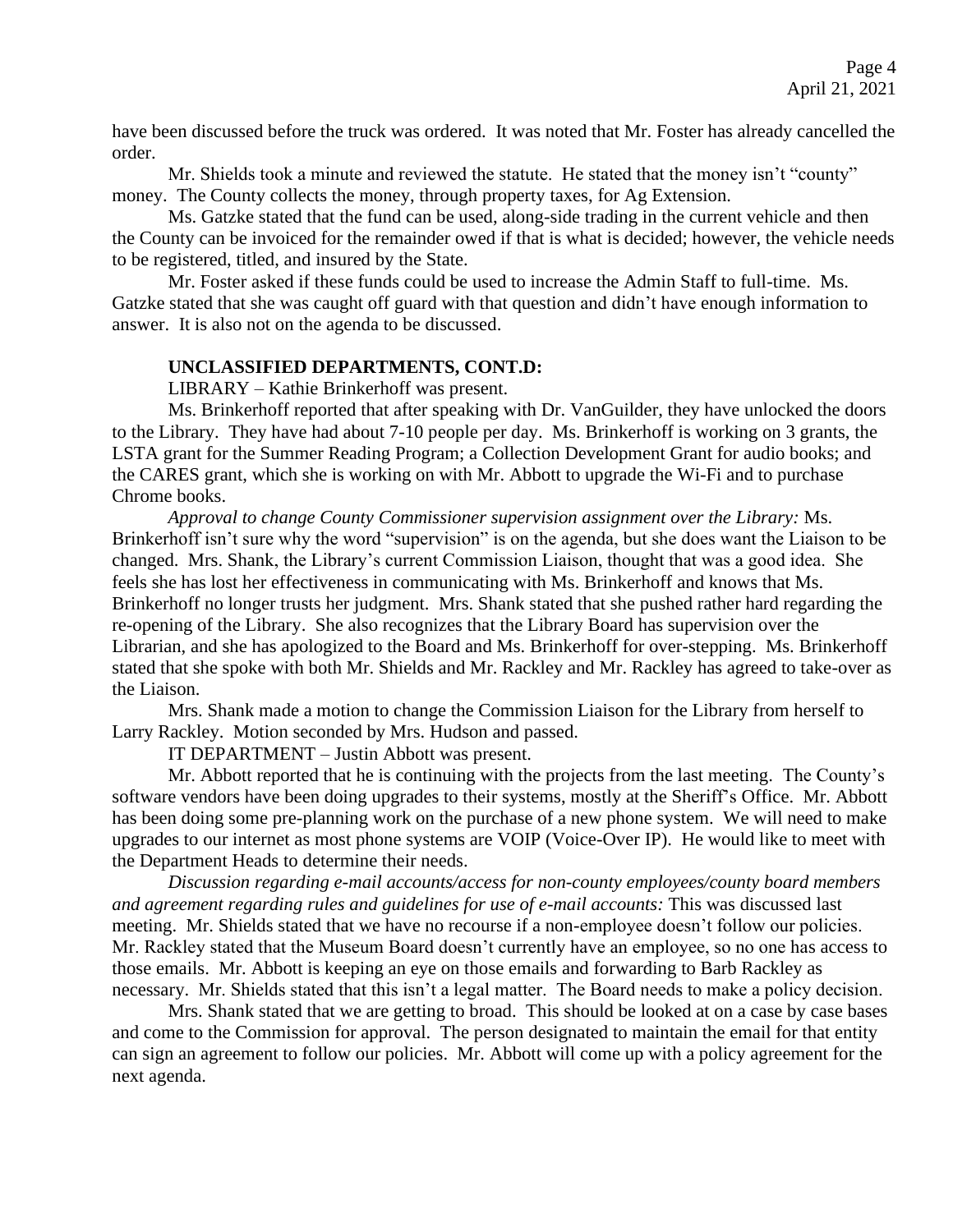#### ECONOMIC DEVELOPMENT – Heidi Lusby-Angvick was present.

Mrs. Lusby-Angvick stated that she continues to work with NDEP (Nevada Division of Environmental Protection) on the clean-up of Main Street. She has been given a timeframe, but if the property owners don't cooperate, it doesn't mean much. Paperwork has been submitted to Brownfield for a Phase I/II on a mine site near Oreana, which is privately owned. They are also looking into some potential re-use of that site as well. The Brownfield Team is also looking at applying for the next cycle of grant funding. Mrs. Lusby-Angvick is not sure if the administration will continue with Western Nevada Development District (WNDD) or if they will have to find a new sponsor. Mrs. Lusby-Angvick has a meeting with NV Energy on Friday. She is meeting with Jan Morrison today to discuss the new regional development authority and then they will meet with both local development authorities next Thursday. Mrs. Lusby-Angvick informed the Board that she has been nominated for Vice-President of WNDD and will find out next week if she is the successful candidate. She also submitted projects for the Comprehensive Economic Development Strategy. Mrs. Lusby-Angvick spoke with Seven Troughs on Monday and she believes they left a message with the DA's office, as they are ready to move forward with purchase negotiations. West Coast Salmon Nevada will be at the next Commission meeting.

Mr. Shields spoke with Seven Troughs about arranging a walk-through of the building. Squatters were supposed to be out by April  $15<sup>th</sup>$ . He will follow-up and speak with the chair regarding pending negotiations.

**FIRST READING OF A PROPOSED ORDINANCE AMENDING CHAPTER 2.12 OF THE PERSHING COUNTY CODE REDUCING THE NUMBER OF MEMBERS FROM NINE (9) TO SEVEN (7) AND REMOVE RESPONSIBILITIES OF THE COMMUNITY CENTER FROM THE PCEDA BOARD:** Mr. Shields spoke about the suggestions Mrs. Lusby-Angvick gave the Board. One suggestion is on page 2, under Powers and Duties. Mayor Giles would like "the City of Lovelock Mayor or Council" added to item C. Mr. Shields stated that he would advise against giving authority over a County board to another entity. In the same sentence, PCEDA would like the wording "perform other duties as requested" struck. Mr. Shields stated that this is standard verbiage for Advisory Boards.

Bill Number 347 was introduced by Mrs. Shank and read by title as follows:

AN ORDINANCE AMENDING CHAPTER 2.12 OF THE PERSHING COUNTY CODE, THE PERSHING COUNTY ECONOMIC DEVELOPMENT AUTHORITY (PCEDA).

# **ELECTED DEPARTMENTS:**

LACEY DONALDSON, CLERK-TREASURER – Mrs. Donaldson stated that the office is busy training the new employee, Perri Stewart. Mrs. Stewart will go to full-time on the first Monday in May, which will make things a little easier.

*Approval of corrections/changes to the Tax Roll:* No corrections or changes were submitted.

*Approval of Tax Sale Resolution:* Mrs. Donaldson spoke about 47 parcels in Rye Patch that are on the list. She has attempted to sell them several times and will not do it again. These parcels have unpaid Electrical Assessments on them as well, which make them unfavorable. The cost of delinquent taxes and fees alone are above the Assessed Value on some of them.

Mrs. Shank made a motion to adopt Resolution 21-0403, approving the sale of County Trust Property. Motion seconded by Mr. Rackley and passed.

RENE CHILDS, RECORDER-AUDITOR – Mrs. Childs reported that she mailed the Tentative Budget on April 13<sup>th</sup>. She hasn't heard anything from Taxation yet, but there are a couple changes that need to be made that she will discuss at the budget hearing. Mrs. Childs also stated that the fees for the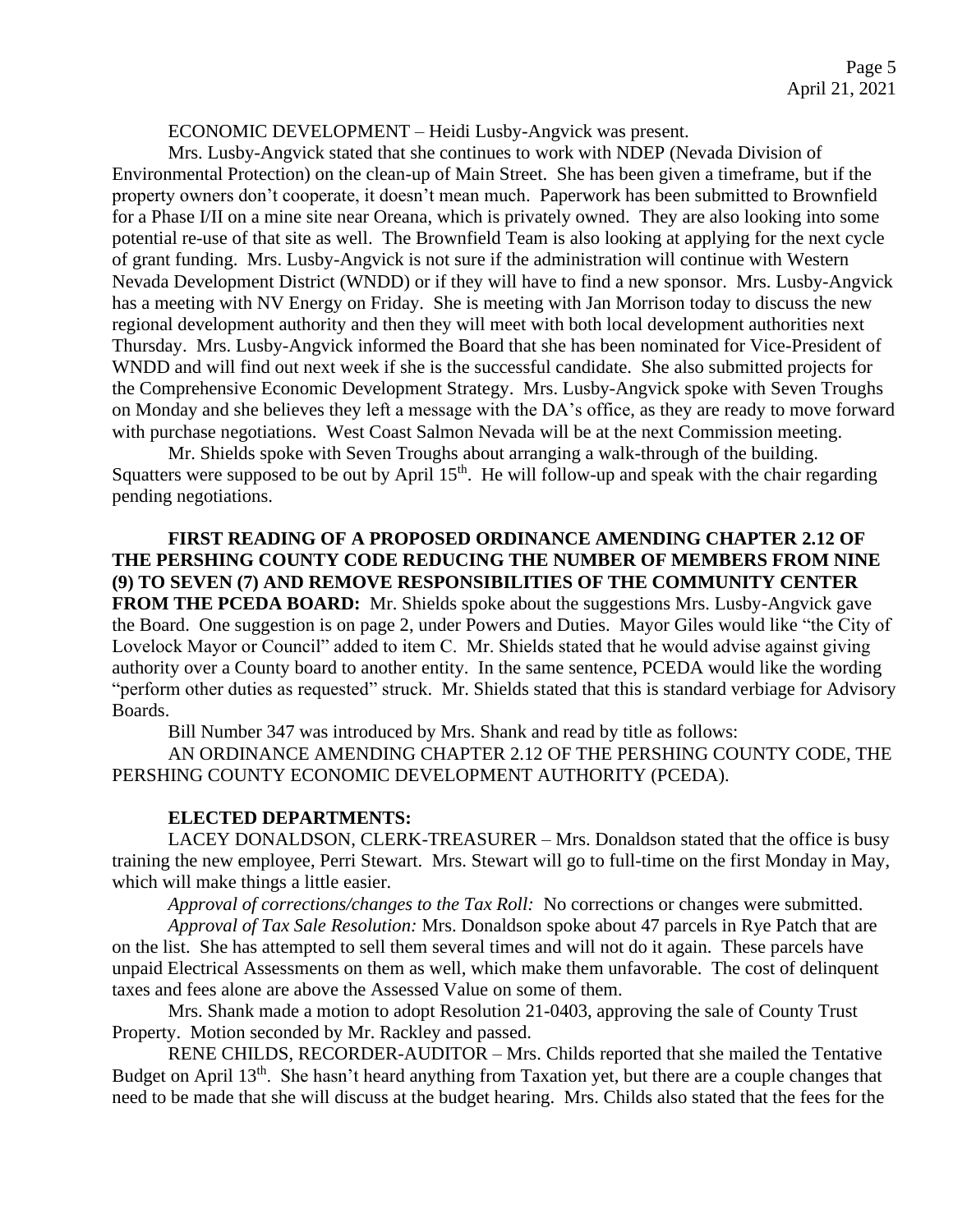copy machine at the Admin Building increased again. She has spoken to the department that is responsible for the increase.

LAUREEN BASSO-CERINI, ASSESSOR – Ms. Basso-Cerini submitted a written update.

JERRY ALLEN, SHERIFF – Sheriff Allen reported that he currently has 9 inmates in the Jail. Specialty Health is here now going over yearly physical results and all officers have been cleared for duty.

*Approval to advertise/hire Administrative Clerk I/II position:* Mrs. Shank made a motion to approve the advertising and hiring to fill the vacant Administrative Clerk I/II position at the Sheriff's office. Motion seconded by Mr. Rackley and passed.

# **UPDATE ON PROGRESS OF SITE LOCATION, DESIGN, FUNDING, AMENITIES AND CONSTRUCTION OF FUTURE LAW ENFORCEMENT CENTER:** There was no discussion.

**TELEVISION BOARD:** APPROVAL FOR OUT OF STATE TRAVEL AND HIGHER ROOM RATE FOR NTA ANNUAL MEETING AND CONVENTION, MAY 20 – 23, 2021 – Mrs. Shank made a motion to approve the out of state travel and higher room rate for Commissioner Rackley to attend the NTA Annual Meeting and Convention, May 20-23, 2021. Motion seconded by Mrs. Hudson and passed.

# **INTERSTATE INTERLOCAL CONTRACT BETWEEN THE DIVISION OF PUBLIC AND BEHAVIORAL HEALTH, COMMUNITY HEALTH SERVICES PROGRAM AND PERSHING COUNTY (#C17780) EFFECTIVE JULY 1, 2021 THROUGH JUNE 30, 2023, TOTAL CONTRACT NOT TO EXCEED \$86,072.70 –** Mr. Shields reviewed the contract and didn't see any issues.

Mrs. Hudson made a motion to approve the Interstate Interlocal Contract between the Division of Public and Behavioral Health, Community Health Services Program and Pershing County effective July 1, 2021 through June 30, 2023, with the total contract not to exceed \$86,072.70. Motion seconded by Mrs. Shank and passed.

**PROCLAMATIONS AND AWARDS:** NEVADA WILDFIRE AWARENESS CAMPAIGN PROCLAMATION, MAY – OCTOBER 2021 – Mrs. Shank made a motion to declare the period from May – October 2021 as Nevada Wildfire Awareness Campaign. Motion seconded by Mrs. Hudson and passed.

# **BOARD APPOINTMENTS/RESIGNATIONS:** SOLID WASTE MANAGEMENT &

RECYCLING BOARD – A letter of interest was received for the Recycling Board, but it has since been withdrawn.

TV BOARD – A letter of interest was received from Sheriff Allen.

Mrs. Shank made a motion to appoint Sheriff Jerry Allen to the TV Board. Motion seconded by Mrs. Hudson and passed.

# **GRASS VALLEY ADVISORY BOARD:** Paul Schlehr was present.

Mr. Schlehr reported that they would be resuming regular meetings this month, starting on Monday, April 26<sup>th</sup> at 7:00 p.m. Mr. Schlehr also commended the Road Department for the road maintenance they have done in Grass Valley. Mrs. Shank will attend Monday's meeting.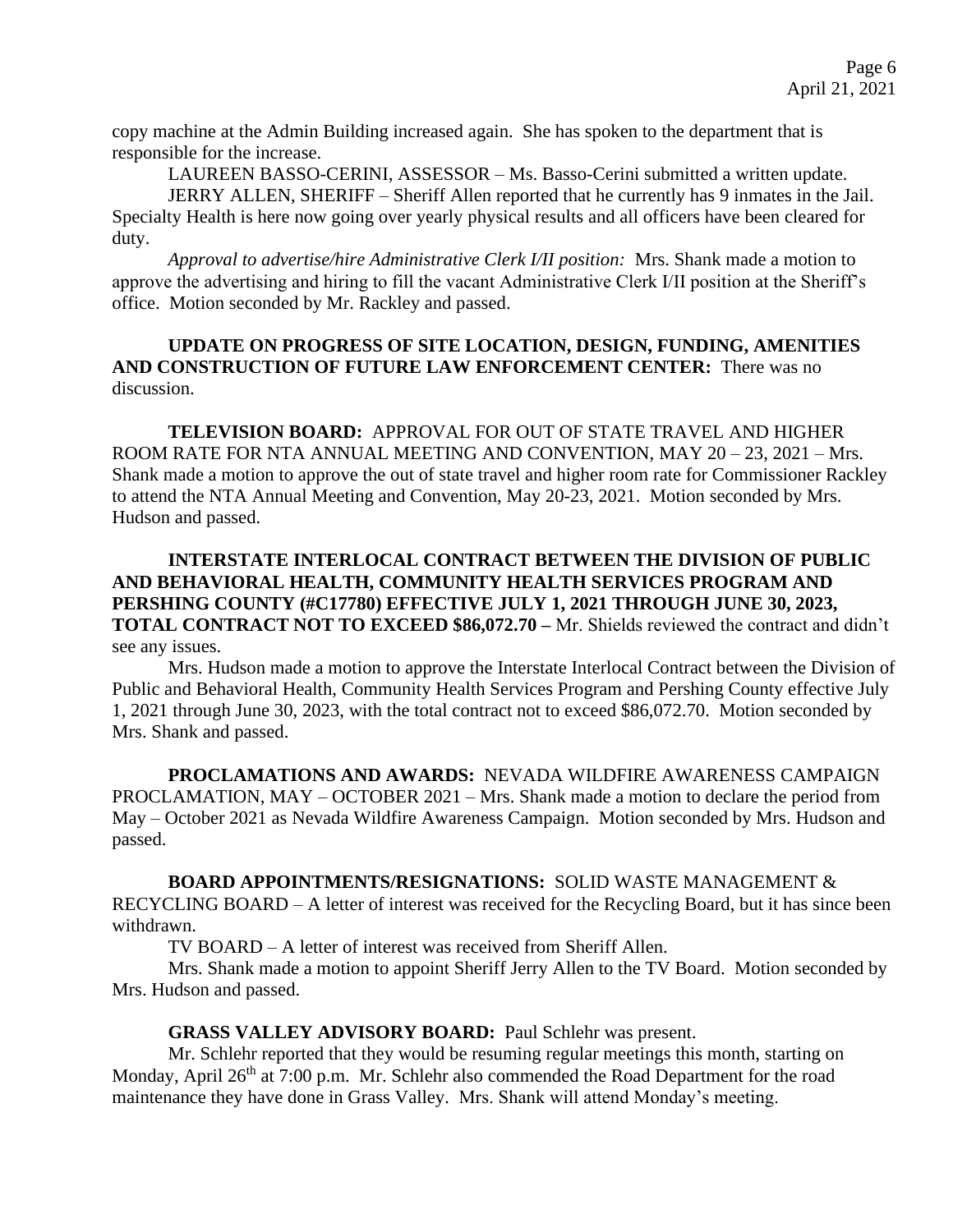**DERBY FIELD AIRPORT:** There was no report given.

### **APPROVAL FOR COUNTY COMMISSION CHAIRMAN, LARRY RACKLEY, TO SIGN GRANT DOCUMENTS FOR THE WILLIAM N. PENNINGTON FOUNDATION, FUDNING THE COSTS OF THE SWIMMING POOL REPAIR IN THE AMOUNT OF \$178,000.00:** Mrs. Wesner stated that she hasn't received the documents yet.

Mrs. Shank made a motion to approve Commissioner Rackley signing the grant documents for the William N. Pennington Foundation, funding the costs of the Swimming Pool repair in the amount of \$178,000.00. Motion seconded by Mr. Rackley and passed.

**CARES FUNDING:** UPDATE/APPROVAL OF EXPENDITURES; UPDATE FROM EMERGENCY MANAGEMENT RELATING TO COVID-19; TRANSFER OF AUTHORITY TO PERSHING COUNTY UNDER THE NEVADA ROADMAP TO RECOVERY EFFECTIVE MAY 1, 2021 AND 100% RE-OPENING MAY 1, 2021; STATE AND COUNTY GUIDELINES; RESOULTUION ANNOUNCING 100% REOPENING – Mrs. Shank stated that the original funds have been allocated or spent. They are still awaiting the guidelines on the Recovery Fund.

Mrs. Shank made a motion to adopt Resolution #21-0405 announcing 100% re-opening effective May 1, 2021. Motion seconded by Mr. Rackley and passed.

**REPORT FROM LEGAL COUNSEL:** Mr. Shields spoke about the Landfill Assessment. Any increase wouldn't go into effect until after July 1<sup>st</sup> and the Board needs to work with the Assessor. Mr. Shields has not spoken to Ms. Basso-Cerini. He also spoke about the Lease agreements for the Airport. They are ready to go, there just needs to be an Airport Advisory Board meeting for them to recommend that the Commission approve them. Mr. Shields stated that he spoke with Marcie Ryba yesterday in preparation of her presentation later this morning. Mr. Shields reviewed the statute for Ag Extension more thoroughly. Statue says there should be an agreement between Pershing County and the Nevada Department of Education to provide Ag Extension services. Mr. Shields has not seen any such agreement. It also says that the Director of Ag Extension should provide the County with a budget yearly. Mrs. Wesner stated that they used to come before the Board every year, but haven't recently. The tax revenue for Ag Extension was also discussed. Mr. Shields stated that, regarding the vehicle purchase, no "county" funds should be used for that expenditure, it should come out of the Ag Extension Fund. Lastly, Mr. Shields spoke about the Department Reports on the agenda. He recently received updated training on the Open Meeting Law and feels the wording should be changed, so as not to invite further discussion by the Board.

**REPORT FROM ADMINISTRATIVE ASSISTANT/ HR REP:** Mrs. Wesner did not have anything to report.

**ITEMS FOR FUTURE AGENDAS:** No other items were discussed.

**CORRESPONDENCE:** There was no additional correspondence.

**MATTERS OF THE BOARD FOR DISCUSSION; BOARD MEMBER REPORTS; BOARD LIAISON REPORTS:** Mrs. Shank's meeting are all coming up. Mr. Rackley is working on